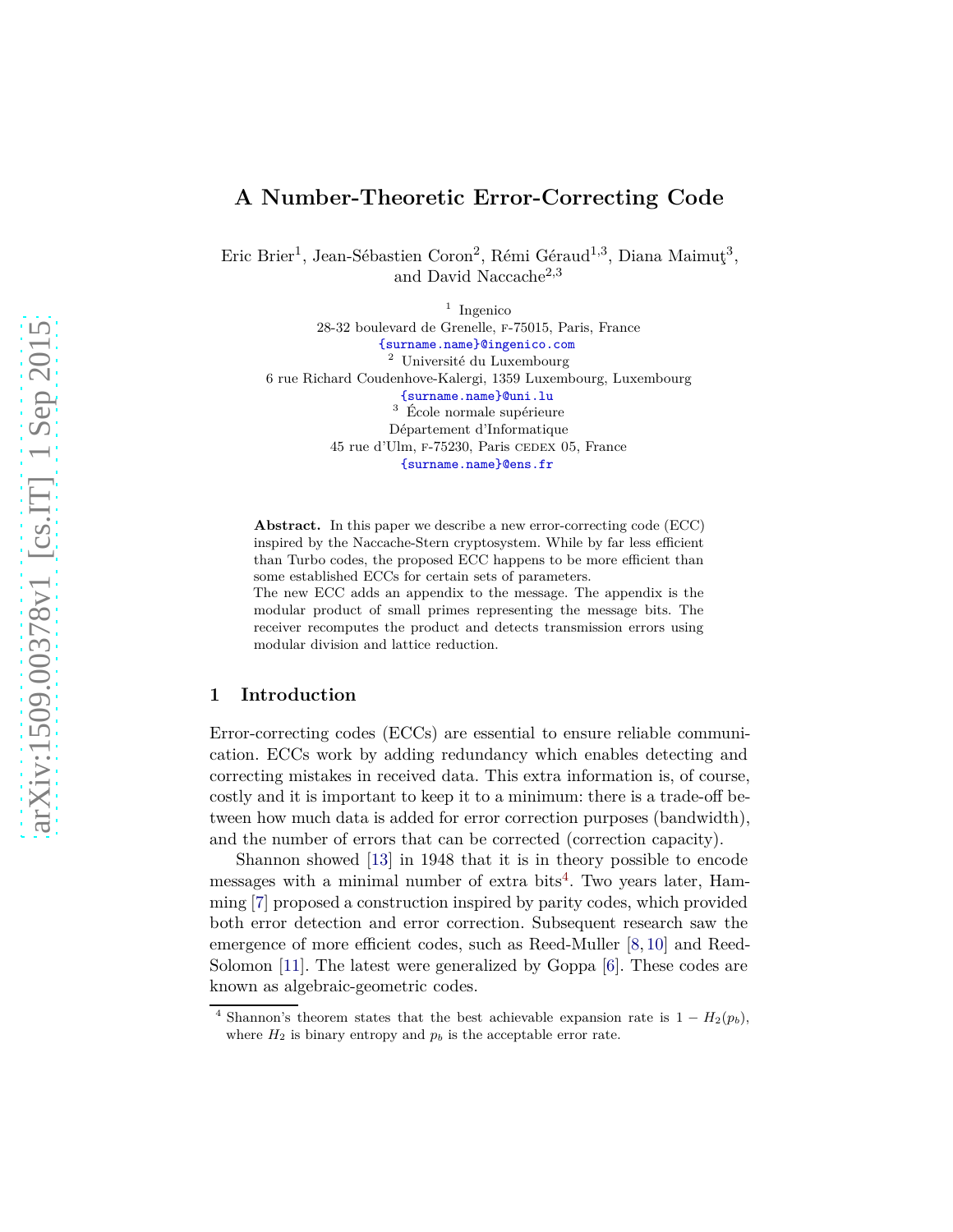Convolutional codes were first presented in 1955 [\[4\]](#page-10-3), while recursive systematic convolutional codes [\[1\]](#page-10-4) were introduced in 1991. Turbo codes [\[1\]](#page-10-4) were indeed revolutionary, given their closeness to the channel capacity ("near Shannon limit").

*Results:* This paper presents a new error-correcting code, as well as a form of message size improvement based on the hybrid use of two ECCs one of which is inspired by the Naccache-Stern (NS) cryptosystem [\[2,](#page-10-5) [9\]](#page-10-6). For some codes and parameter choices, the resulting hybrid codes outperform the two underlying ECCs.

The proposed ECC is unusual because it is based on number theory rather than on binary operations.

### **2 Preliminaries**

#### **2.1 Notations**

Let  $\mathfrak{P} = \{p_1 = 2, ...\}$  be the ordered set of prime numbers. Let  $\gamma \geq 2$  be an encoding base. For any  $m \in \mathbb{N}$  (the "message"), let  $\{m_i\}$  be the digits of *m* in base  $\gamma$  *i.e.*:

$$
m = \sum_{i=0}^{k-1} \gamma^i m_i \qquad m_i \in [0, \gamma - 1], \quad k = \lceil \log_\gamma m \rceil
$$

We denote by  $h(x)$  the Hamming weight of x, *i.e.* the sum of x's digits in base 2, and, by |*y*| the bit-length of *y*.

#### **2.2 Error-Correcting Codes**

Let  $\mathcal{M} = \{0,1\}^k$  be the set of messages,  $\mathcal{C} = \{0,1\}^n$  the set of encoded messages. Let  $P$  be a parameter set.

**Definition 1 (Error-Correcting Code).** *An* error-correcting code *is a couple of algorithms:*

- **–** *An algorithm µ, taking as input some message m* ∈ M*, as well as some public parameters* params  $\in \mathcal{P}$ *, and outputting*  $c \in \mathcal{C}$ *.*
- **–** *An algorithm µ* −1 *, taking as input c*˜ ∈ C *as well as parameters* params ∈  $P$ *, and outputting*  $m \in \mathcal{M} \cup \{\perp\}.$

*The* ⊥ *symbol indicates that decoding failed.*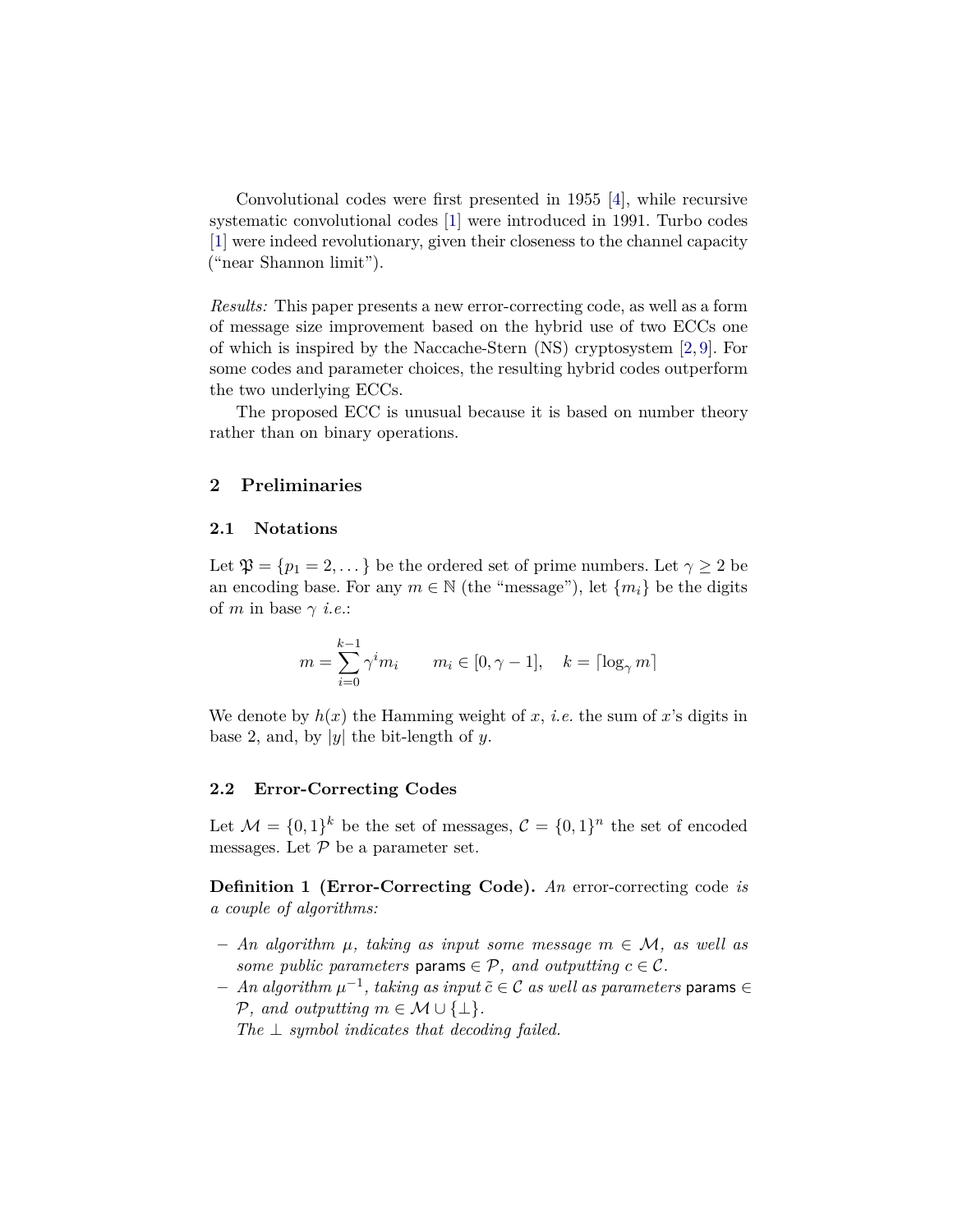**Definition 2** (Correction Capacity). Let  $(\mu, \mu^{-1}, \mathcal{M}, \mathcal{C}, \mathcal{P})$  be an error*correcting code. There exists an integer*  $t \geq 0$  *and some parameters*  $\mathsf{params} \in \mathcal{P} \ \ \textit{such that, for all} \ \ e \in \{0,1\}^n \ \ \textit{such that} \ \ h(e) \leq t,$ 

 $\mu^{-1}\left(\mu\left(m,\textsf{params}\right)\oplus e,\textsf{params}\right)=m,\qquad\forall m\in\mathcal{M}$ 

*and for all*  $e$  *such that*  $h(e) > t$ ,

$$
\mu^{-1}\left(\mu\left(m,\mathsf{params}\right) \oplus e,\mathsf{params}\right) \neq m, \qquad \forall m \in \mathcal{M}.
$$

*t is called the* correction capacity *of*  $(\mu, \mu^{-1}, \mathcal{M}, \mathcal{C}, \mathcal{P})$ *.* 

**Definition 3.** *A code of message length k, of codeword length n and with a* correction capacity *t is called an*  $(n, k, t)$ *-code. The ratio*  $\rho = \frac{n}{k}$ *k is called the code's* expansion rate*.*

# <span id="page-2-2"></span>**3 A New Error-Correcting Code**

Consider in this section an existing  $(n, k, t)$ -code  $C = (\mu, \mu^{-1}, \mathcal{M}, \mathcal{C}, \mathcal{P})$ . For instance *C* can be a Reed-Muller code. We describe how the new  $(n', k, t)$ -code  $C' = (\nu, \nu^{-1}, \mathcal{M}, \mathcal{C}', \mathcal{P}')$  is constructed.

*Parameter Generation:* To correct *t* errors in a *k*-bit message, we generate a prime *p* such that:

<span id="page-2-1"></span>
$$
2 \cdot p_k^{2t} < p < 4 \cdot p_k^{2t} \tag{1}
$$

As we will later see, the size of *p* is obtained by bounding the worst case in which all errors affect the end of the message.  $p$  is a part of  $\mathcal{P}'$ .

*Encoding:* Assume we wish to transmit a *k*-bit message *m* over a noisy channel. Let  $\gamma = 2$  so that  $m_i$  denote the *i*-th bit of  $m$ , and define:

<span id="page-2-0"></span>
$$
c(m) := \prod_{i=1}^{k} p_i^{m_i} \bmod p \tag{2}
$$

The integer generated by Equation [\(2\)](#page-2-0) is encoded using *C* to yield  $\mu(c(m))$ . Finally, the encoded message  $\nu(m)$  transmitted over the noisy channel is defined as:

$$
\mu(m) := m \| \mu(c(m)) \tag{3}
$$

Note that, if we were to use *C* directly, we would have encoded *m* (and not *c*). The value *c* is, in most practical situations, much shorter than *m*. As is explained in Section [3.1](#page-4-0), *c* is smaller than *m* (except the cases in which *m* is very small and which are not interesting in practice) and thereby requires fewer extra bits for correction. For appropriate parameter choices, this provides a more efficient encoding, as compared to *C*.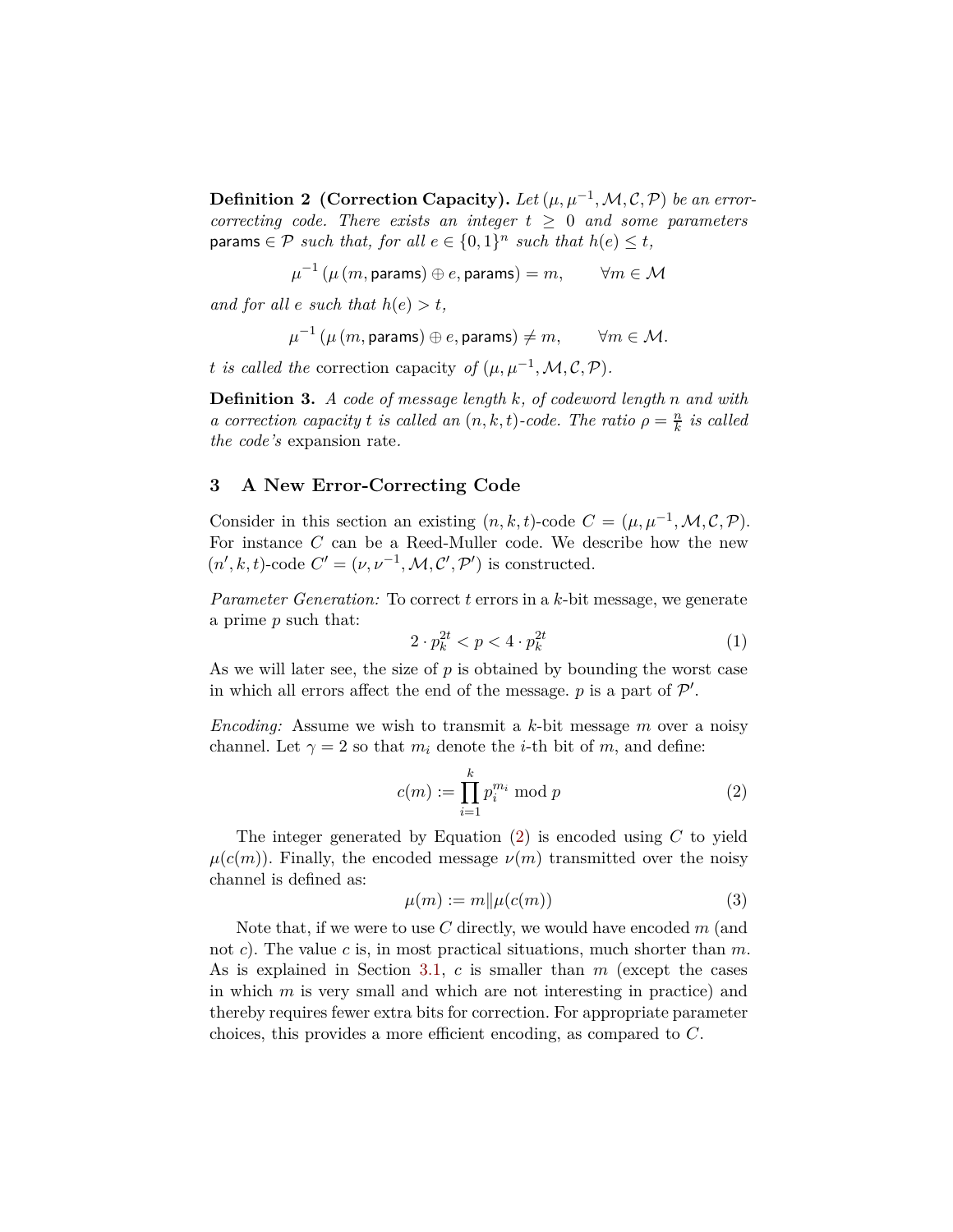*Decoding:* Let  $\alpha$  be the received<sup>[5](#page-3-0)</sup> message. Assume that at most *t* errors occurred during transmission:

$$
\alpha = \nu(m) \oplus e = m' || (\mu(c(m)) \oplus e')
$$

where the error vector *e* is such that  $h(e) = h(m' \oplus m) + h(e') \leq t$ .

Since  $c(m)$  is encoded with a *t*-error-capacity code, we can recover the correct value of  $c(m)$  from  $\mu(c(m)) \oplus e'$  and compute the quantity:

$$
s = \frac{c(m')}{c(m)} \bmod p \tag{4}
$$

Using Equation [\(2](#page-2-0)) *s* can be written as:

$$
s = \frac{a}{b} \bmod p, \quad \begin{cases} a &= \prod_{(m'_i=1)\wedge(m_i=0)} p_i \\ b &= \prod_{(m'_i=0)\wedge(m_i=1)} p_i \end{cases} \tag{5}
$$

<span id="page-3-1"></span>Note that since  $h(m' \oplus m) \leq t$ , we have that *a* and *b* are strictly smaller than  $(p_k)^t$ . Theorem [1](#page-3-1) from [\[5\]](#page-10-7) shows that given *t* the receiver can recover *a* and *b* efficiently using a variant of Gauss' algorithm [\[14\]](#page-11-3).

**Theorem 1.** *Let*  $a, b \in \mathbb{Z}$  *such that*  $-A \le a \le A$  *and*  $0 \le b \le B$ *. Let*  $p$ *be some prime integer such that*  $2AB < p$ *. Let*  $s = a \cdot b^{-1} \mod p$ *. Then given A, B, s and p, a and b can be recovered in polynomial time.*

As  $0 \le a \le A$  and  $0 < b \le B$  where  $A = B = (p_k)^t - 1$  and  $2AB < p$ from Equation [\(1\)](#page-2-1), we can recover *a* and *b* from *t* in polynomial time. Then, by testing the divisibility of *a* and *b* with respect to the small primes  $p_i$ , the receiver can recover  $m' \oplus m$  and eventually  $m$ .

A numerical example is given in Appendix [A.](#page-11-4)

*Bootstrapping:* Note that instead of using an existing code as a subcontractor for protecting  $c(m)$ , the sender may also recursively apply the new scheme described above. To do so consider *c*(*m*) as a message, and protect  $\overline{c} = c(c(\cdots c(c(m)))$ , which is a rather small value, against accidental alteration by replicating it  $2t + 1$  times. The receiver will use a majority vote to detect the errors in *c*.

<span id="page-3-0"></span><sup>5</sup> *i.e.* encoded and potentially corrupted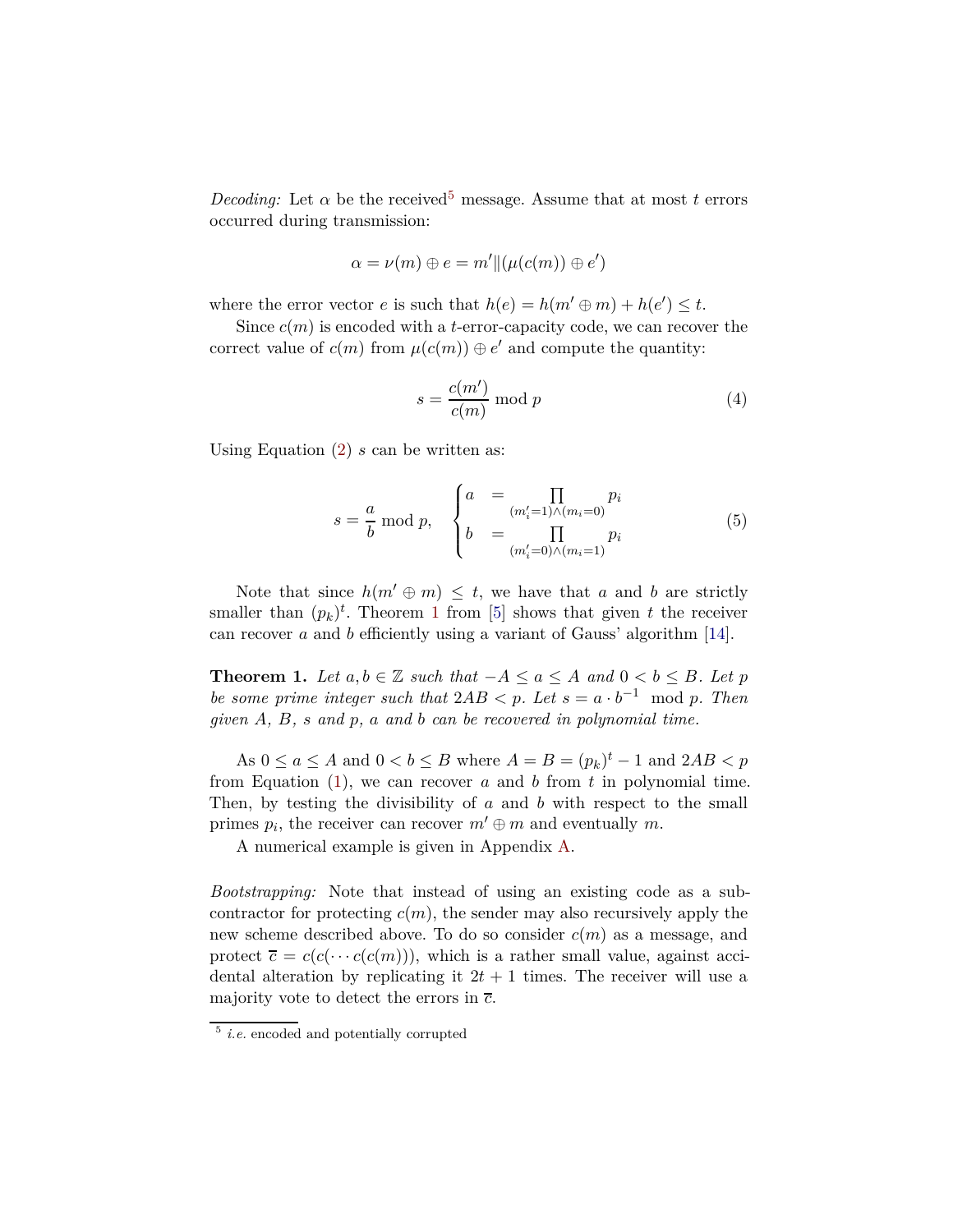#### <span id="page-4-2"></span><span id="page-4-0"></span>**3.1 Performance of the New Error-Correcting Code for** *γ* **= 2**

**Lemma 1.** *The bit-size of*  $c(m)$  *is:* 

<span id="page-4-3"></span>
$$
\log_2 p \simeq 2 \cdot t \log_2(k \ln k). \tag{6}
$$

*Proof.* From Equation [\(1](#page-2-1)) and the Prime Number Theorem<sup>[6](#page-4-1)</sup>.  $□$ 

The total output length of the new error-correcting code is therefore  $\log_2 p$ , plus the length *k* of the message *m*.

*C* ′ outperforms the initial error correcting code *C* if, for equal error capacity *t* and message length *k*, it outputs a shorter encoding, which happens if  $n' < n$ , keeping in mind that both *n* and *n'* depend on *k*.

<span id="page-4-4"></span>**Corollary 1.** *Assume that there exists a constant*  $\delta > 1$  *such that, for k large enough,*  $n(k) \geq \delta k$ *. Then for k large enough,*  $n'(k) \leq n(k)$ *.* 

*Proof.* Let *k* be the size of *m* and  $k'$  be the size of  $c(m)$ . We have  $n'(k) = k + n(k')$ , therefore

$$
n(k) - n'(k) = n(k) - (k + n(k')) \ge (\delta - 1)k - n(k').
$$

Now,

$$
(\delta - 1)k - n(k') \ge 0 \Leftrightarrow (\delta - 1)k \ge n(k').
$$

But  $n(k') \geq \delta k'$ , hence

$$
(\delta - 1)k \ge \delta k' \Rightarrow k \ge \frac{k'\delta}{(\delta - 1)}.
$$

Finally, from Lemma [1](#page-4-2),  $k' = O(\ln \ln k!)$ , which guarantees that there exists a value of *k* above which  $n'(k) \leq n(k)$ . □

In other terms, any correcting code whose encoded message size is growing linearly with message size can benefit from the described construction.

*Expansion Rate:* Let *k* be the length of *m* and consider the bit-size of the corresponding codeword as in Equation [\(6](#page-4-3)). The expansion rate  $\rho$  is:

$$
\rho = \frac{|m||\mu(c(m))|}{|m|} = \frac{k + |\mu(c(m))|}{k} = 1 + \frac{|\mu(c(m))|}{k} \tag{7}
$$

<span id="page-4-1"></span><sup>6</sup>  $p_k \simeq k \ln k$ .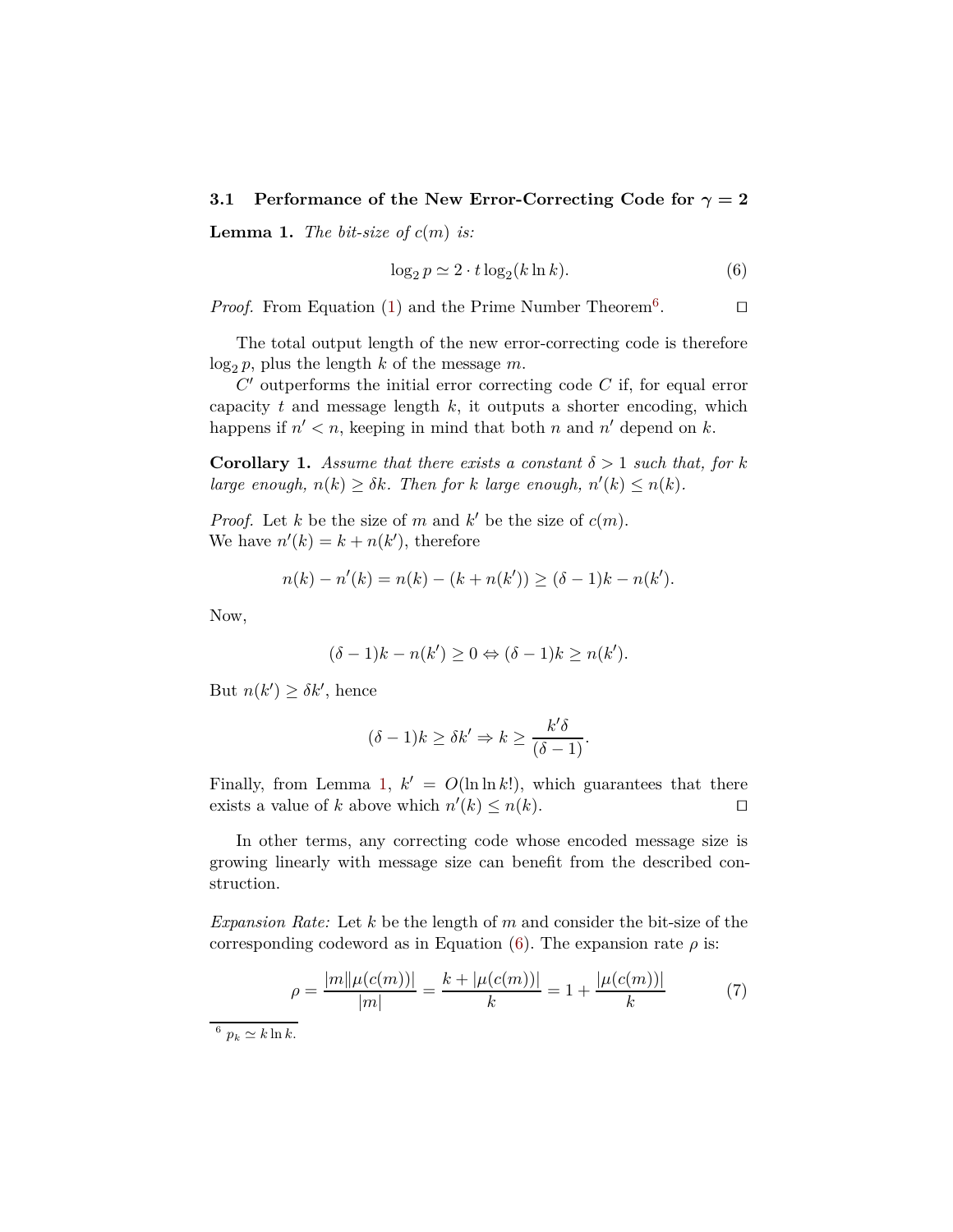

**Fig. 1.** Illustration of Corollary [1.](#page-4-4) For large enough values of *k*, the new ECC uses smaller codewords as compared to the underlying ECC.

**Reed-Muller Codes** We illustrate the idea with Reed-Muller codes. Reed-Muller (R-M) codes are a family of linear codes. Let  $r \geq 0$  be an integer, and  $N = \log_2 n$ , it can apply to messages of size

$$
k = \sum_{i=1}^{r} \binom{N}{i} \tag{8}
$$

Such a code can correct up to  $t = 2^{N-r-1} - 1$  errors. Some examples of  ${n, k, t}$  triples are given in Table [1](#page-5-0). For instance, a message of size 163 bits can be encoded as a 256-bit string, among which up to 7 errors can be corrected.

|  |  |  |      |     |     | 16 64  128  256  512  2048  8192  32768  131072 |
|--|--|--|------|-----|-----|-------------------------------------------------|
|  |  |  |      |     |     | 11 42  99 163 382 1024 5812  9949  65536        |
|  |  |  | -311 | 31' | 255 | 255 <sup>1</sup>                                |

<span id="page-5-0"></span>**Table 1.** Examples of length *n*, dimension *k*, and error capacity *t* for Reed-Muller code.

To illustrate the benefit of our approach, consider a 5812-bit message, which we wish to protect against up to 31 errors.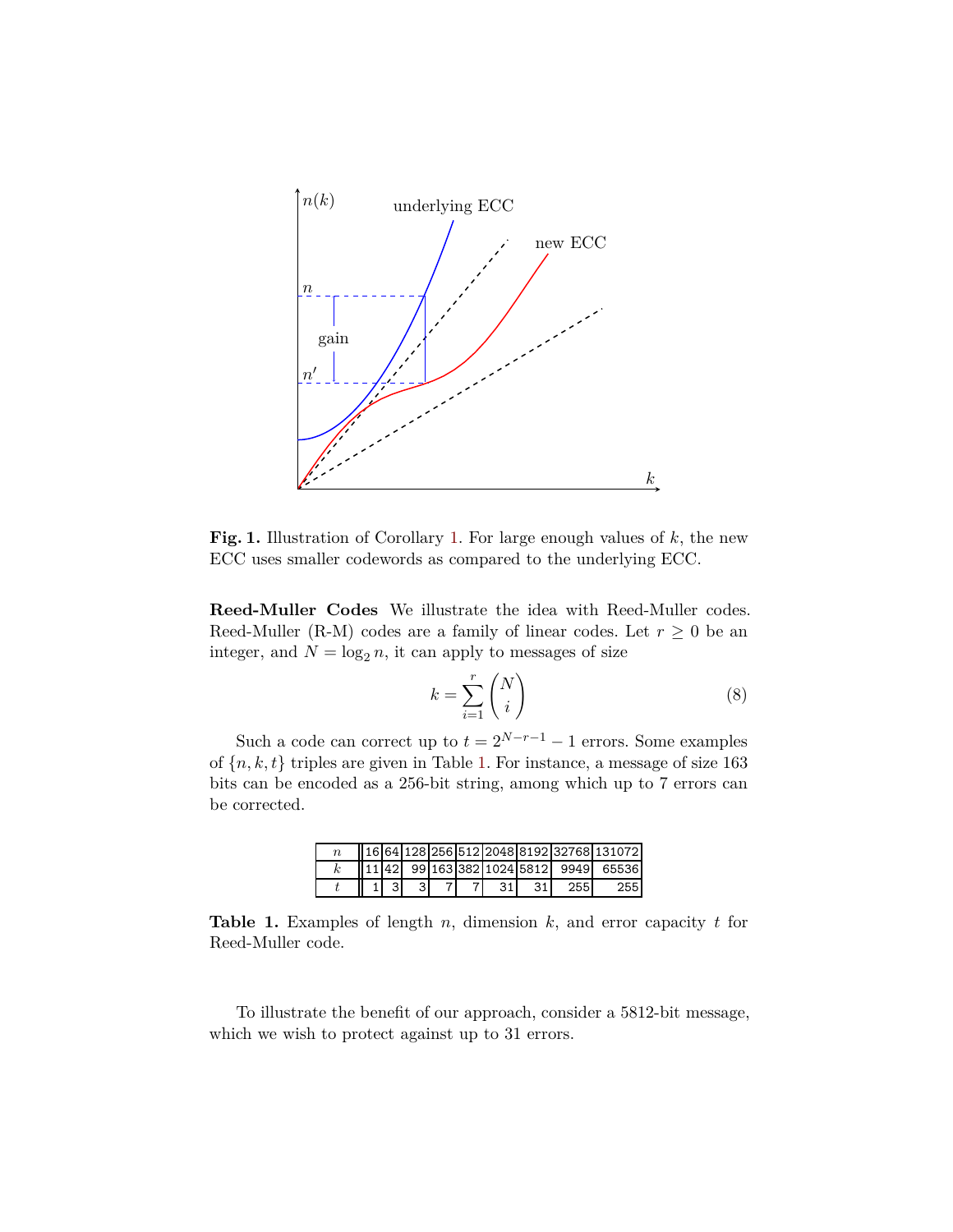A direct use of Reed-Muller would require  $n(5812) = 8192$  bits as seen in Table [1](#page-5-0). Contrast this with our code, which only has to protect  $c(m)$ , that is 931 bits as shown by Equation [\(6](#page-4-3)), yielding a total size of  $5812 + n(931) = 5812 + 2048 = 7860$  bits.

Other parameters for the Reed-Muller primitive are illustrated in Table [2.](#page-6-0)

| $\boldsymbol{n}$ | 638 | 7860 | 98304 |
|------------------|-----|------|-------|
| k,               | 382 | 5812 | 65536 |
| c(m)             | 157 | 931  | 9931  |
| RM(c(m))         | 256 | 2048 | 32768 |
|                  |     | 31   | 255   |

<span id="page-6-0"></span>**Table 2.** (*n, k, t*)-codes generated from Reed-Muller by our construction.

Table [2](#page-6-0) shows that for large message sizes and a small number of errors, our error-correcting code slightly outperforms Reed-Muller code.

### **3.2** The case  $\gamma > 2$

The difficulty in the case  $\gamma > 2$  stems from the fact that a binary error in a *γ*-base message will in essence scramble all digits preceding the error. As an example,

 $1220021012202012010011120202_3+2^{30}=1220021022112000112220110110_3$ 

Hence, unless  $\gamma = 2^{\Gamma}$  for some  $\Gamma$ , a generalization makes sense only for channels over which transmission uses  $\gamma$  symbols. In such cases, we have the following: a *k*-bit message *m* is pre-encoded as a *γ*-base *κ*-symbol message *m'*. Here  $\kappa = \lfloor k/\log_2 \gamma \rfloor$ . Equation [\(1\)](#page-2-1) becomes:

$$
2 \cdot p_{\kappa}^{2t(\gamma - 1)} < p < 4 \cdot p_{\kappa}^{2t(\gamma - 1)}
$$

Comparison with the binary case is complicated by the fact that here *t* refers to the number of *any* errors regardless their semiologic meaning. In other words, an error transforming a 0 into a 2 counts exactly as an error transforming 0 into a 1.

<span id="page-6-1"></span>*Example 1.* As a typical example, for  $t = 7$ ,  $\kappa = 10^6$  and  $\gamma = 3$ ,  $p_{\kappa} =$ 15485863 and *p* is a 690-bit number.

For the sake of comparison,  $t = 7$ ,  $k = 1584963$  (corresponding to  $\kappa = 10^6$ ) and  $\gamma = 2$ , yield  $p_k = 25325609$  and a 346-bit *p*.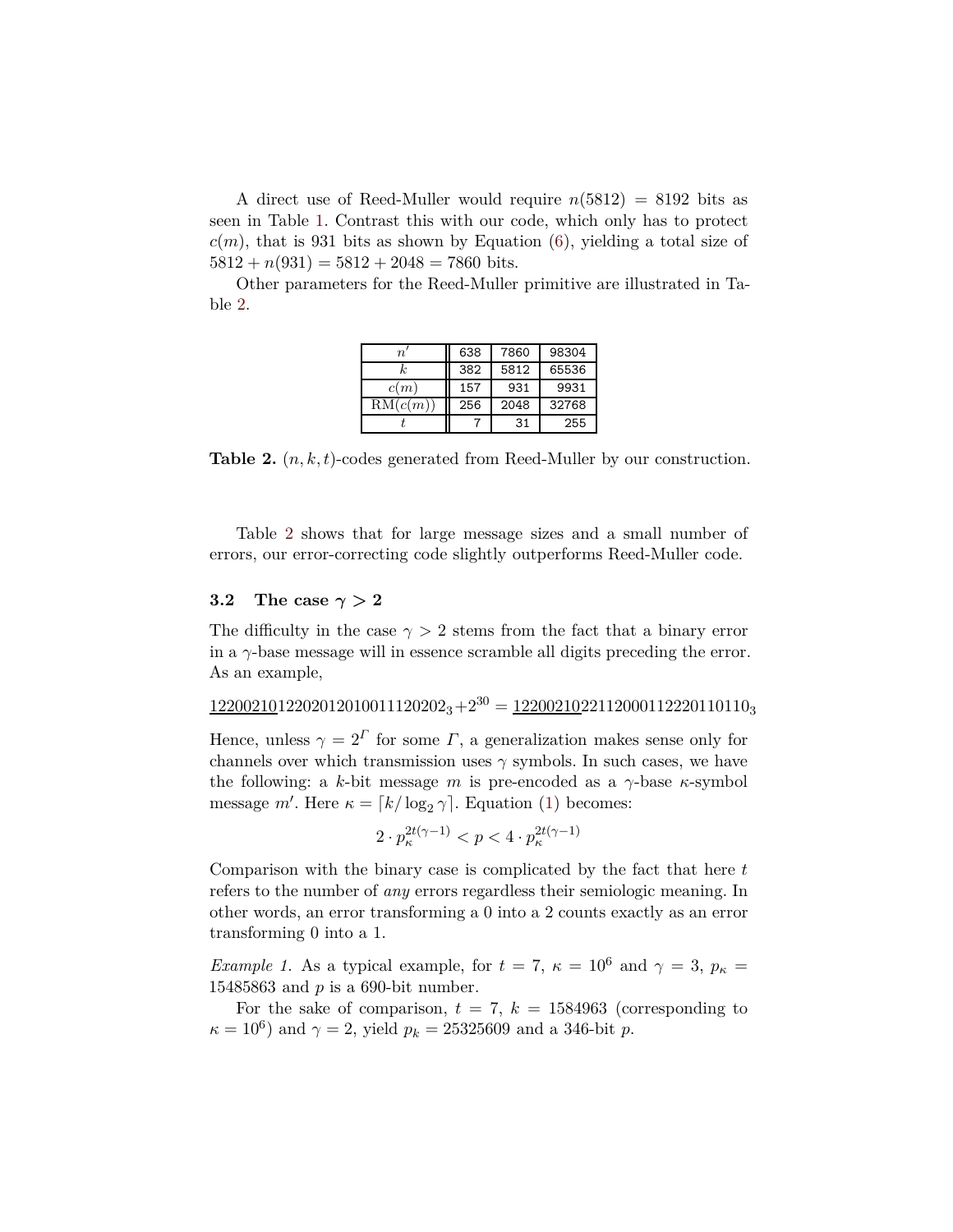#### **4 Improvement Using Smaller Primes**

The construction described in the previous section can be improved by choosing a smaller prime *p*, but comes at a price; namely decoding becomes only heuristic.

*Parameter Generation:* The idea consists in generating a prime *p* smaller than before. Namely, we generate a *p* satisfying :

<span id="page-7-0"></span>
$$
2^u \cdot p_k^t < p < 2^{u+1} \cdot p_k^t \tag{9}
$$

for some small integer  $u \geq 1$ .

*Encoding and Decoding:* Encoding remains as previously. The redundancy  $c(m)$  being approximately half as small as the previous section's one, we have :

<span id="page-7-2"></span>
$$
s = \frac{a}{b} \mod p, \quad \begin{cases} a & = \prod_{(m_i'=1)\wedge(m_i=0)} p_i \\ b & = \prod_{(m_i'=0)\wedge(m_i=1)} p_i \end{cases} \tag{10}
$$

and since there are at most *t* errors, we must have :

<span id="page-7-1"></span>
$$
a \cdot b \le (p_k)^t \tag{11}
$$

We define a finite sequence  $\{A_i, B_i\}$  of integers such that  $A_i = 2^{u \cdot i}$  and  $B_i = |2p/A_i|$ . From Equations [\(9](#page-7-0)) and [\(11\)](#page-7-1) there must be at least one index *i* such that  $0 \le a \le A_i$  and  $0 < b \le B_i$ . Then using Theorem [1](#page-3-1), given  $A_i$ ,  $B_i$ ,  $p$  and  $s$ , the receiver can recover  $a$  and  $b$ , and eventually  $m$ .

The problem with that approach is that we lost the guarantee that  ${a, b}$  is unique. Namely we may find another  ${a', b'}$  satisfying Equa-tion [\(10](#page-7-2)) for some other index *i*'. We expect this to happen with negligible probability for large enough *u*, but this makes the modified code heuristic (while perfectly implementable for all practical purposes).

#### **4.1 Performance**

**Lemma 2.** *The bit-size of*  $c(m)$  *is:* 

<span id="page-7-3"></span>
$$
\log_2 p \simeq u + t \log_2(k \ln k). \tag{12}
$$

*Proof.* Using Equation [\(9](#page-7-0)) and the Prime Number Theorem. □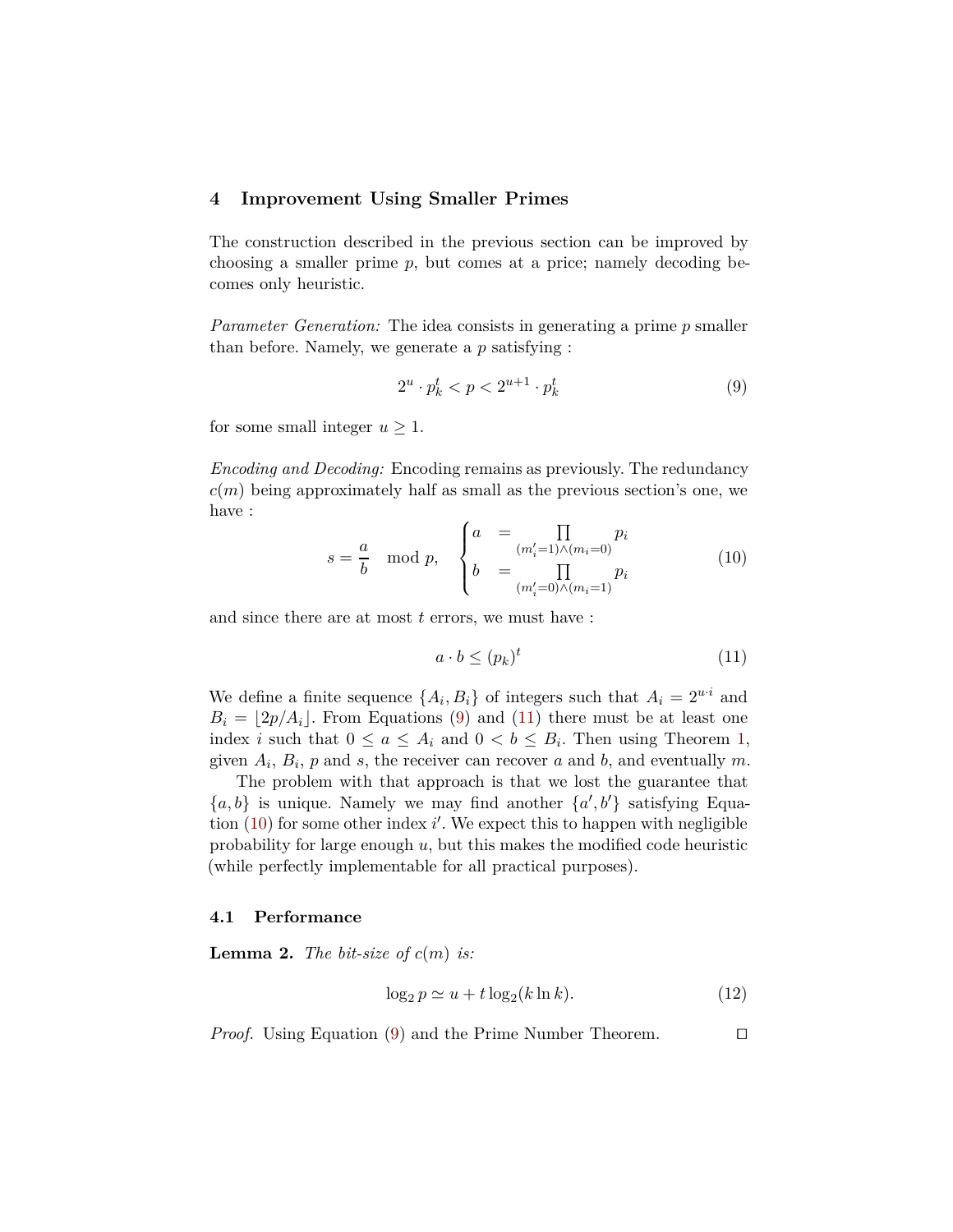Thus, the smaller prime variant has a shorter *c*(*m*).

As *u* is a small integer (*e.g.*  $u = 50$ ), it follows immediately from Equation [\(1\)](#page-2-1) that, for large *n* and *t*, the size of the new prime *p* will be approximately half the size of the prime *p* generated in the preceding section.

This brings down the minimum message size *k* above which our construction provides an improvement over the bare underlying correcting code.

*Note:* In the case of Reed-Muller codes, this variant provides no improvement over the technique described in Section [3](#page-2-2) for the following reasons: (1) by design, Reed-Muller codewords are powers of 2; and (2) Equation [\(12\)](#page-7-3) cannot yield a twofold reduction in *p*. Therefore we cannot hope to reduce *p* enough to get a smaller codeword.

That doesn't preclude other codes to show benefits, but the authors did not look for such codes.

### **5 Prime Packing Encoding**

It is interesting to see whether the optimization technique of [\[2\]](#page-10-5) yields more efficient ECCs. Recall that in [\[2\]](#page-10-5), the *pi*s are distributed amongst  $\kappa$  packs. Information is encoded by picking one  $p_i$  per pack. This has an immediate impact on decoding: when an error occurs and a symbol  $\sigma$  is replaced by a symbol  $\sigma'$ , both the numerator and the denominator of *s* are affected by *additional* prime factors.

Let  $C = (\mu, \mu^{-1}, \mathcal{M}, \mathcal{C}, \mathcal{P})$  be a *t*-error capacity code, such that it is possible to efficiently recover *c* from  $\mu(c) \oplus e$  for any *c* and any *e*, where  $h(e) \leq t$ . Let  $\gamma \geq 2$  be a positive integer.

Before we proceed, we define  $\kappa := [k/\log_2 \gamma]$  and

$$
f := f(\gamma, \kappa, t) = \prod_{i=k-t}^{k} p_{\gamma i}.
$$

*Parameter Generation:* Let *p* be a prime number such that:

<span id="page-8-0"></span>
$$
2 \cdot f^2 < p < 4 \cdot f^2 \tag{13}
$$

Let  $\hat{\mathcal{C}} = \mathcal{M} \times \mathbb{Z}_p$  and  $\hat{\mathcal{P}} = (\mathcal{P} \cup \mathfrak{P}) \times \mathbb{N}$ . We now construct a variant of the ECC presented in Section [3](#page-2-2) from *C* and denote it

$$
\hat{C} = \left(\nu, \nu^{-1}, \mathcal{M}, \hat{\mathcal{C}}, \hat{\mathcal{P}}\right).
$$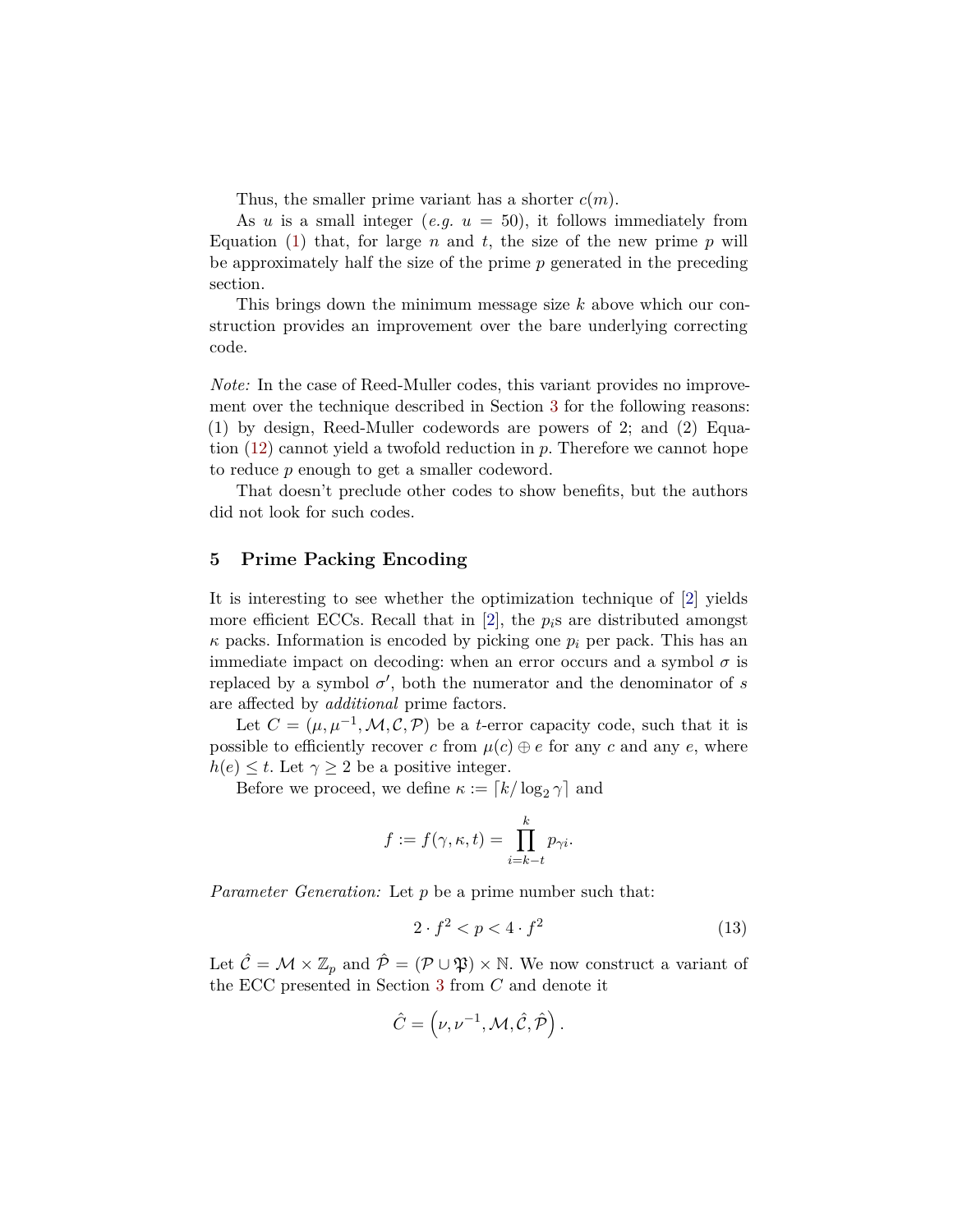*Encoding:* We define the "redundancy" of a *k*-bit message  $m \in \mathcal{M}$  (represented as  $\kappa$  digits in base  $\gamma$ ) by:

$$
\hat{c}(m) := \prod_{i=0}^{\kappa-1} p_{i\gamma + m_i + 1} \bmod p
$$

A message *m* is encoded as follows:

$$
\nu(m) := m \| \mu(\hat{c}(m))
$$

*Decoding:* The received information  $\alpha$  differs from  $\nu(m)$  by a certain number of bits. Again, we assume that the number of these differing bits is at most *t*. Therefore  $\alpha = \nu(m) \oplus e$ , where  $h(e) \leq t$ . Write  $e = e_m ||e_{\hat{c}}$ such that

$$
\alpha = \nu(m) \oplus e = m \oplus e_m || \mu(\hat{c}(m)) \oplus e_{\hat{c}} = m' || \mu(\hat{c}(m)) \oplus e_{\hat{c}}.
$$

Since  $h(e) = h(e_m) + h(e_{\hat{e}}) \leq t$ , the receiver can recover efficiently  $\hat{c}(m)$  from  $\alpha$ . It is then possible to compute

$$
s := \frac{\hat{c}(m')}{\hat{c}(m)} \mod p = \frac{\prod_{i=0}^{k-1} p_{i\gamma + m'_i + 1}}{\prod_{i=0}^{k-1} p_{i\gamma + m_i + 1}} \mod p.
$$
  

$$
s = \frac{a}{b} \mod p, \qquad \begin{cases} a = \prod_{m'_i \neq m_i} p_{i\gamma + m'_i + 1} \\ b = \prod_{m_i \neq m'_i} p_{i\gamma + m_i + 1} \end{cases} \tag{14}
$$

As  $h(e) = h(e_m) + h(e_{\hat{c}}) \le t$ , we have that *a* and *b* are strictly smaller than  $f(\gamma, \kappa)^{2t}$ . As  $A = B = f(\gamma, \kappa)^{2t} - 1$ , we observe from Equation [\(13](#page-8-0)) that  $2AB < p$ . We are now able to recover  $a, b, \text{gcd}(a, b) = 1$  such that  $s = a/b \mod p$  using lattice reduction [\[14\]](#page-11-3).

Testing the divisibility of *a* and *b* by  $p_1, \ldots, p_{\kappa \gamma}$  the receiver can recover  $e_m = m' \oplus m$ , and from that get  $m = m' \oplus e_m$ . Note that by construction only one prime amongst  $\gamma$  is used per "pack": the receiver can therefore skip on average  $\gamma/2$  primes in the divisibility testing phase.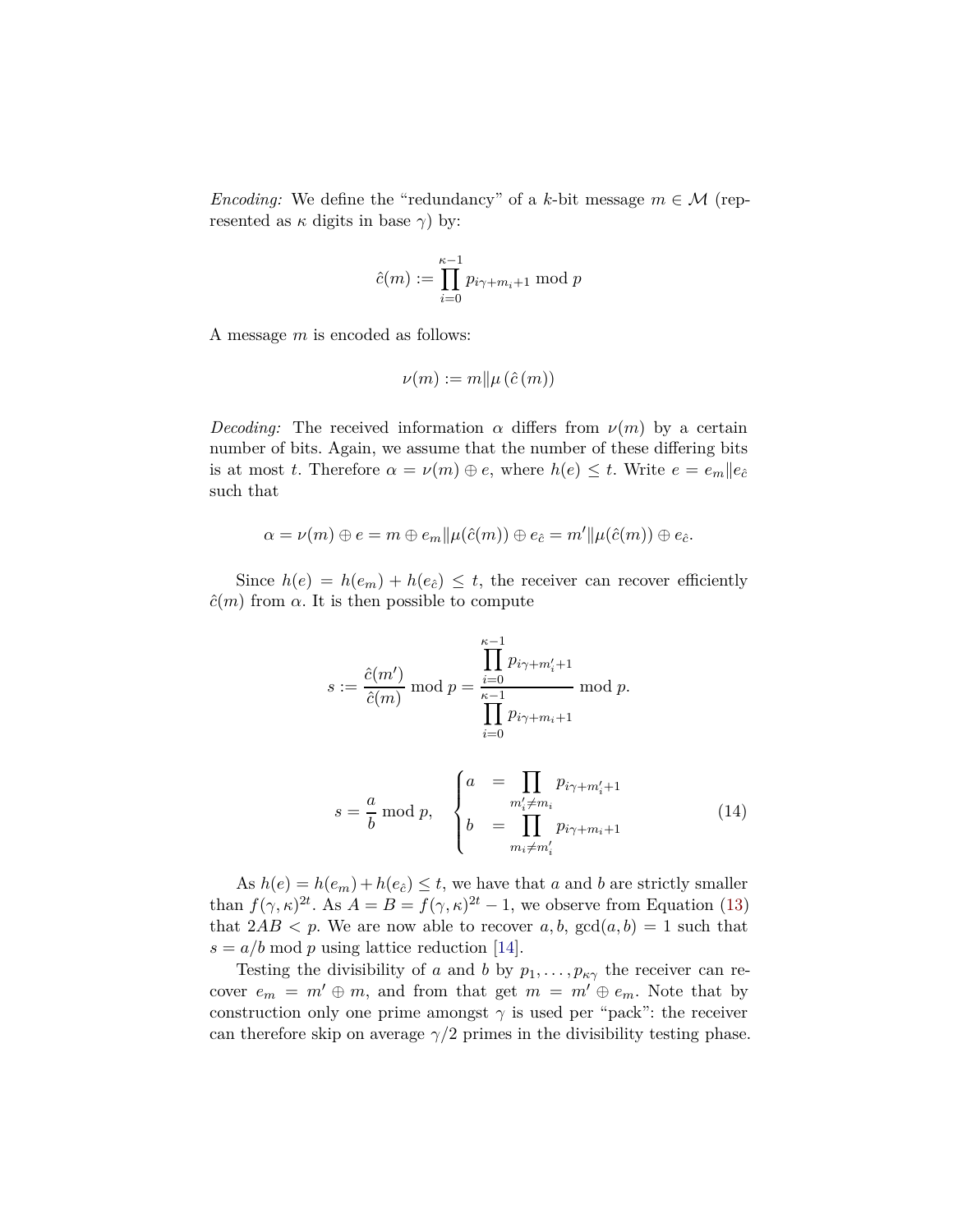#### **5.1 Performance**

Rosser's theorem [\[3,](#page-10-8) [12\]](#page-11-5) states that for  $n \geq 6$ ,

$$
\ln n + \ln \ln n - 1 < \frac{p_n}{n} < \ln n + \ln \ln n
$$

*i.e.*  $p_n < n(\ln n + \ln \ln n)$ . Hence a crude upper bound of p is

$$
p < 4f(\kappa, \gamma, t)^2
$$
  
=  $4\left(\prod_{i=\kappa-t}^{\kappa} p_{\gamma i}\right)^2$   
 $\leq 4\prod_{i=\kappa-t}^{\kappa} (i\gamma(\ln i\gamma + \ln \ln(i\gamma)))^2$   
 $\leq 4\gamma^{2t} \left(\frac{\kappa!}{(\kappa - t - 1)!}\right)^2 (\ln \kappa \gamma + \ln \ln \kappa \gamma)^{2t}$ 

Again, the total output length of the new error-correcting code is  $n' = k + |p|.$ 

Plugging  $\gamma = 3$ ,  $\kappa = 10^6$  and  $t = 7$  into Equation [\(13](#page-8-0)) we get a 410-bit *p*. This improves over Example [1](#page-6-1) where *p* was 690 bits long.

#### **References**

- <span id="page-10-4"></span>1. Berrou, C., Glavieux, A., Thitimajshima, P.: Near Shannon Limit Error-Correcting Coding and Decoding: Turbo-Codes. In: IEEE International Conference on Communications - ICC'93. vol. 2, pp. 1064–1070 (May 1993)
- <span id="page-10-5"></span>2. Chevallier-Mames, B., Naccache, D., Stern, J.: Linear Bandwidth Naccache-Stern Encryption. In: Proceedings of the 6th International Conference on Security and Cryptography for Networks - SCN '08. pp. 327–339. Springer-Verlag (2008)
- <span id="page-10-8"></span>3. Dusart, P.: The  $k^{\text{th}}$  prime is greater than  $k(\ln k + \ln \ln k - 1)$  for  $k \geq 2$ . Mathematics of Computation pp. 411–415 (1999)
- <span id="page-10-7"></span><span id="page-10-3"></span>4. Elias, P.: Coding for Noisy Channels. In: IRE Conv. Rec. pp. 37–46 (1955)
- 5. Fouque, P.A., Stern, J., Wackers, J.G.: CryptoComputing with Rationals. In: Proceedings of the 6th International Conference - Financial Cryptography'02. Lecture Notes in Computer Science, vol. 2357, pp. 136–146. Springer (2002)
- <span id="page-10-2"></span><span id="page-10-0"></span>6. Goppa, V.D.: Codes on Algebraic Curves. Soviet Math. Doklady 24, 170–172 (1981)
- 7. Hamming, R.W.: Error Detecting and Error Correcting Codes. Bell System Technical Journal 29(2), 147–160 (1950)
- <span id="page-10-1"></span>8. Muller, D.E.: Application of Boolean Algebra to Switching Circuit Design and to Error Detection. IRE Transactions on Information Theory (3), 6–12 (1954)
- <span id="page-10-6"></span>9. Naccache, D., Stern, J.: A new public-key cryptosystem. In: Advances in Cryptology - EUROCRYPT'97. Lecture Notes in Computer Science, vol. 1233, pp. 27–36. Springer (1997)